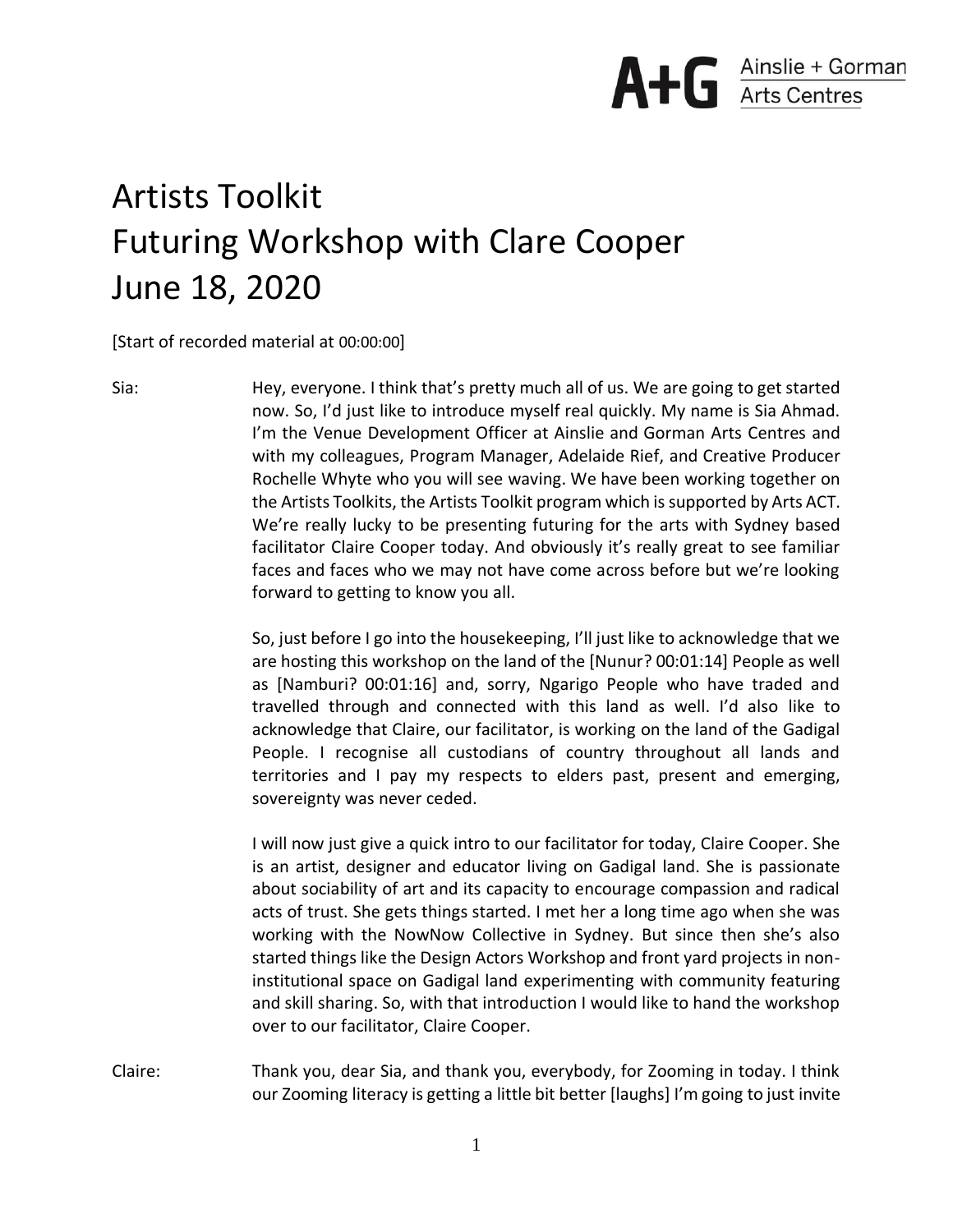

you, Sia, I just sent you that little emoji guy, I'll bring that up. I'm going to share this in the chat. Do all of you, can all of you see the chat function there on Zoom? Just as a way to signal to one another where we might be at today without having to explain ourselves. It's a cute little technique that I learned from my friend, Lena Patel, the other day, where you can rename yourself, we'd like you to rename yourself and indicate your preferred pronouns in there as well. And just copy and paste the emoji that signals where you're at, at this moment today. So, we've got a little unicorn signalling greatness. A crocodile, strong and snappy. An elephant, strong built with heavy shoulders and a little turtle there, present by feeling quiet. So, just as a way to, especially when we get to the breakout rooms, being able to gauge each other's vibe a little bit. If any of you need help with that, just signal. I've got to do it as well, actually. Hang on a second.

- Sia: This is a good time. I should just go through some of the tech requirements and basic etiquette for the workshop. I'm sure all of you read the participation agreement, so and it looks like everything working fine, but just to reiterate that this workshop is a safe space and we expect all participants to be respectful of each other and their opinions during this time. Also, I would like you all to know that we will be recording these group discussions. We, as Claire just mentioned, there will be breakout rooms, which will be private spaces. So, we'll be recording both the group sessions as they happen, if you don't want to be recorded as part of that, feel free to mute the microphone and turn your camera off during that time. And we will be creating PDF documents of the mirror story, whiteboards that you will see as Claire shares them. So, just knowing that while what you say will be private, you may see that pop up in these documents.
- Claire: Thanks, Sia. I think also from my lived experience of the Zoom-a-thons, if any of you ever need to turn the video off or just step away for a minute, please feel free to do that. I'm going to ask you to spend most of the time today in, I think we're welcoming new people. Hello. In 2030, so I'm actually going to start the workshop with an immersive script from that time. Ask you to close your eyes and just spend some time trying to visual some of the more personal and granular aspects within a broad global context. Some of the things that I'm going to say are going to sound like total bummers, but they are informed trajections. It's one of the reasons why I've got puppies hanging up behind me to try and balance out that utopia, dystopia [laughs] tension.

So, we'll go through that script. I'll invite you to introduce yourself in the chat just by saying, sharing something that's currently inspiring you. We're not all going to say our piece with all of us in the main room. Then I'll take you through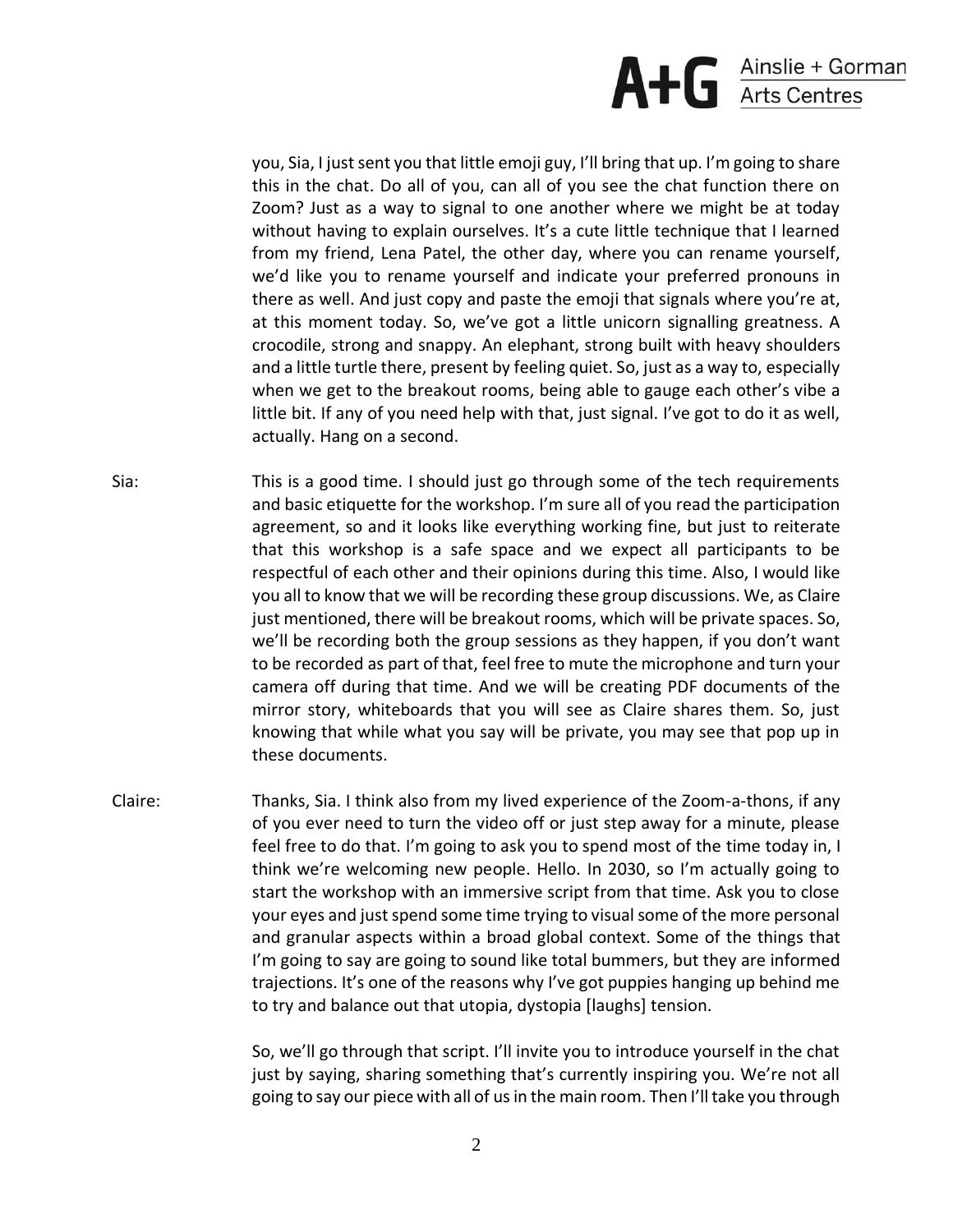

what's called a guided, well, what will be guided double variable method looking at four particular trajectories of futures. Stop me at any time if you need to ask questions in that time. Then we'll take a break. Then we'll go into smaller rooms to discuss some of the finer aspects of those futures. We'll take another break, then come back and share again and go into a bit more of a dreamscape gooey futures visualisation of the kinds of things that we are excited about taking into our futures. And the kinds of things that we're pretty happy to leave behind. And try and articulate some of the differences between this vision we have of where, how we would like to be creating together or individually over the next 10 years. And the kinds of things that we'd need to do to get there, what are the kinds of things that are, that are currently missing.

OK, I'd like you to just take a moment now to just sit back, relax in your chair where you are. Close your eyes. So, it's so great that we could all find the time to come together again. Ten years after we did the Artist Toolkit series back in 2020. Thank you for reuniting. Together we're reflecting on the opportunities and challenges we are facing today on June 18, 2030. How have things shifted in the last 10 years? Ten years prior to 2020, there were no iPhones and social media was not pervasive. Ten years later, we were all walking around with TVs in our hands and social media had destroyed democracies. There have been similar levels of shifts from 2020 to 2030. Which of these shifts can we explore and expand and learn from as artists?

We're going to focus as much as we can on the local, this country, our immediate community, our behaviours, our spaces and our shifting relationships to them. How do we relate to one another? How do we find our crew and our kin? How does our food sustain us? How do we engage in food production and waste? Are the systems transparent? How does any of this affect the art that we make, share and celebrate?

Just for some context though, especially for those of you who ate a little too much sushi in the early 2000s and the mercury has ruined your memory. We're witnessing and feeling the effects of greater climate related disasters, both here in Australia and globally. And as predicted by scientists across the globe, the extreme weather events affecting food security, travel and border security have come out, have played out. Where in 2020, there were around 70 million refugees worldwide, we are now well on our way to seeing one billion people displaced due to inaction on climate change. The kids around us have not only grown up with these events dominating the news, but many have engaged in creative resilience training, relating to environmental disaster, emerging health issues, displaced populations and resource politics in their primary and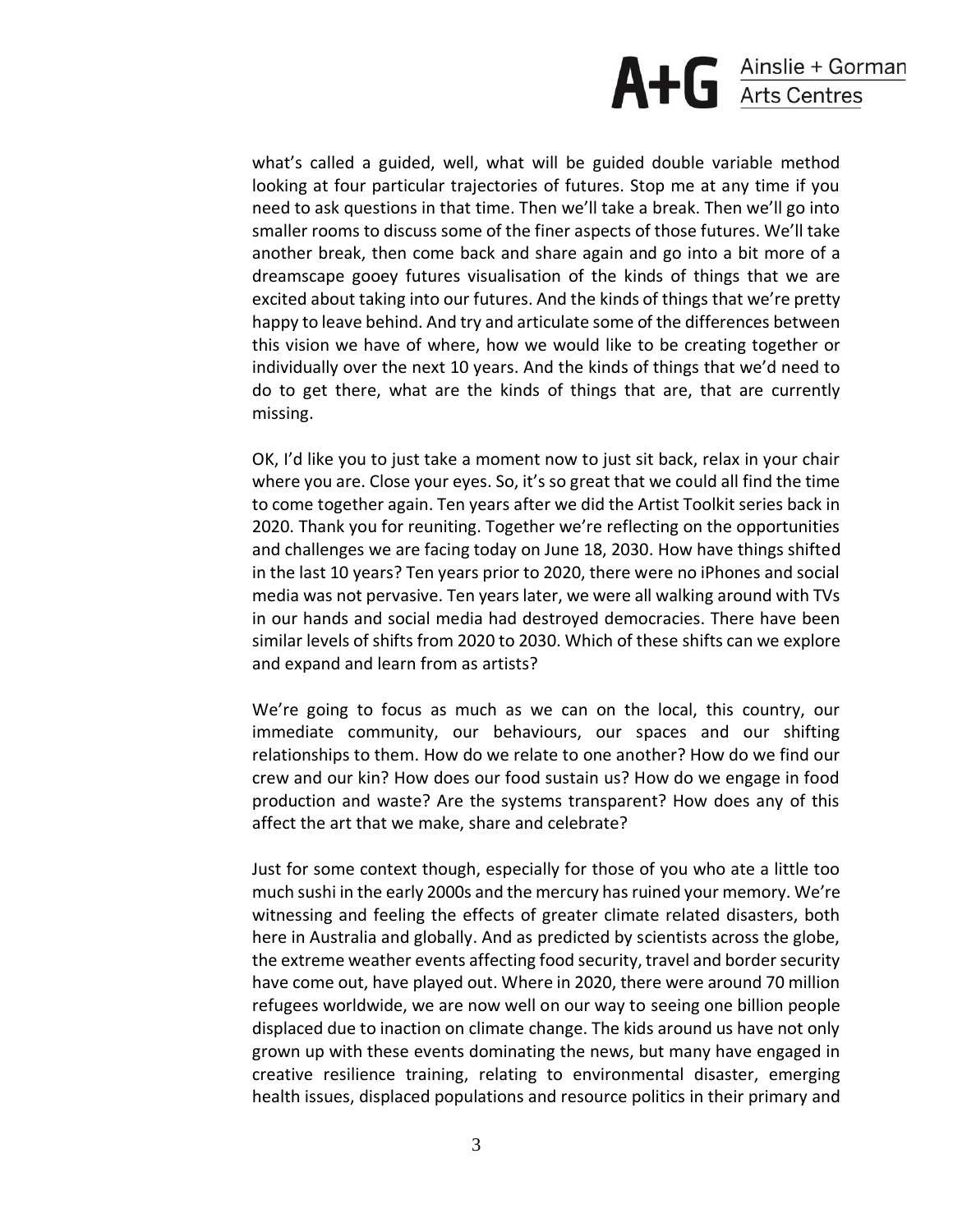

high school curriculum.

We are increasingly networked and data is prime currency, only adding to the tensions between the USA and China. There is an increase in extremist groups and acts. Locally, we have had a series of longer and more brutal summers defined by fire and drought. Some lessons were learned from the 2019 bushfires with indigenous fire management and cultural burning, both community funded and supported by government. Citizen air and water quality monitoring groups have popped up everywhere, helping to collect robust data to advocate for environmentally destructive policies to change. The global focus shifted significantly from the USA to Asia between 2010 and 2025. Around 2020, there were efforts to acknowledge the true history of what we now know as Australia. The violence of colonial legacies and racism were brought to the floor after a series of tragic deaths.

The personal work for all of us continues. As projected, extended life expectancies are increasing the demand for lifelong learning and engagement as well as messing with traditional career trajectories. Higher education has been truly shaken up with many students signing up for accredited short courses rather than multiyear degrees. Intergenerational campuses are the norm. A broader spectrum of mental and physical capacities including enhancements has had to be taken into account in any and all social interactions and communications. Common taboos around mental health back in 2020 were overcome as the majority of Australians demanded support services. The vast increase in rates of neurodiversity as well as the rampant digital destructors in early 2020s called for the design of public spaces, such as galleries and libraries to address changing attention spans.

Many sectors are considering a reduction in the working week to address mental health and unemployment. Many of us reached peak notification and assessment around 2026 and have undertaken a digital detox to varying degrees of success. And attended an intensive attention span extension therapy. Artists continue to create, provoke, advocate, reflect and connect. We've had a variety of leadership approaches to arts funding. The recession caused by COVID-19 pandemic sent all sectors into a spin. But hits like this were not new to the arts, after successive federal government budget cuts cut resources and then amalgamated the Arts Ministry into the Department of Infrastructure, Transport, Regional Development and Communications.

Many of us feel that the systems are broken and many of us feel that they were never truly serving artists in the first place. We asked then and continue to ask now, what value and visibility does the arts have in Australia? How could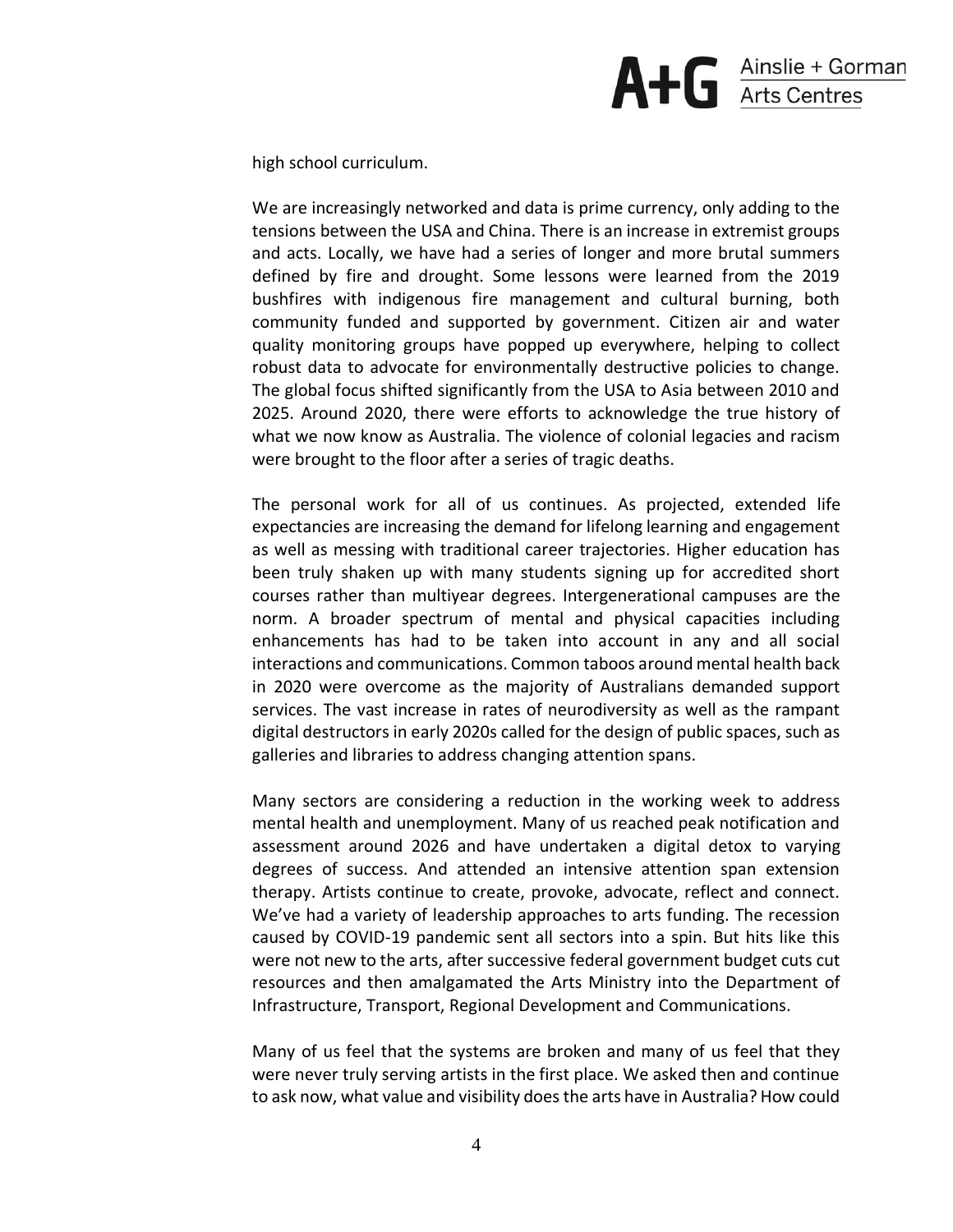or should this be reflected by our local, state and federal governing bodies? How could or should this be reflected by the creators? What do we truly need day to day? How can we come together to argue for it?

So, here we are. It's 2030 and just like in 2020 when we first met together, and we first Zoomed together. I'd like you to take a moment to just type into the chat section something that inspires you or drives your practice or interest in the arts in 2030. So, this might be something that you still had, or held onto from 2020. That has lasted from, for 10 years. Flow, connectivity, Afrofuturism, nature's resilience, language, care, intersectional safety and city streets after dark, social adaptation in a changing world. Connecting to and adapting with nature and people. Community. Leaning on and participating in local community. Deeper connections. Honesty. Listen to nature and nature's experts. Social equity and understanding of differences.

I also acknowledge the traditional owners on the lands that you are all working from today and also the Gadigal People of the Eora Nation where I am. Gadigal elder, Aunty Rhonda Grovenor Dixon, in a recent, I don't even know what to call it. A moment where we all came together was really asking us what kind of ancestors we want to be, which I think is a pretty beautiful provocation that I've taken into a lot of the work. We think about what we can do to honour our ancestors but also considering that we will at some stage be other's ancestors.

Arts as a force to social change. Increased appreciation of rare and beautiful objects made from natural materials. Honouring one [unintelligible 00:17:31] nation, no matter. Thank you so much for sharing everyone. And also I wanted to thank you for the sharing that you did even in the registering for the workshop. There were such beautiful thoughts there and I feel like I've got quite a broad picture. We're all here today for different reasons.

There is no real prescription of what you will take away from this. But I hope we can be learning from each other. This is definitely not a lecture. It's kind of part tutorial, part meditation, part collaborative strategy, part visual poem. And I also want to say that one of the things that I'm particularly excited about under the current, sorry, back in 2020, global uprising where the opening up of possibility, even if we can't quite put our finger on it in terms of the steps that we take next, is a meaningful act of creation in a world that is constantly asking us to hone, select and synthesise. So, that's where I'm coming from in this. And I hope you can challenge each other and share in your smaller groups. It's always really difficult when everyone's so quiet, but of course, we all can't be buzzing around.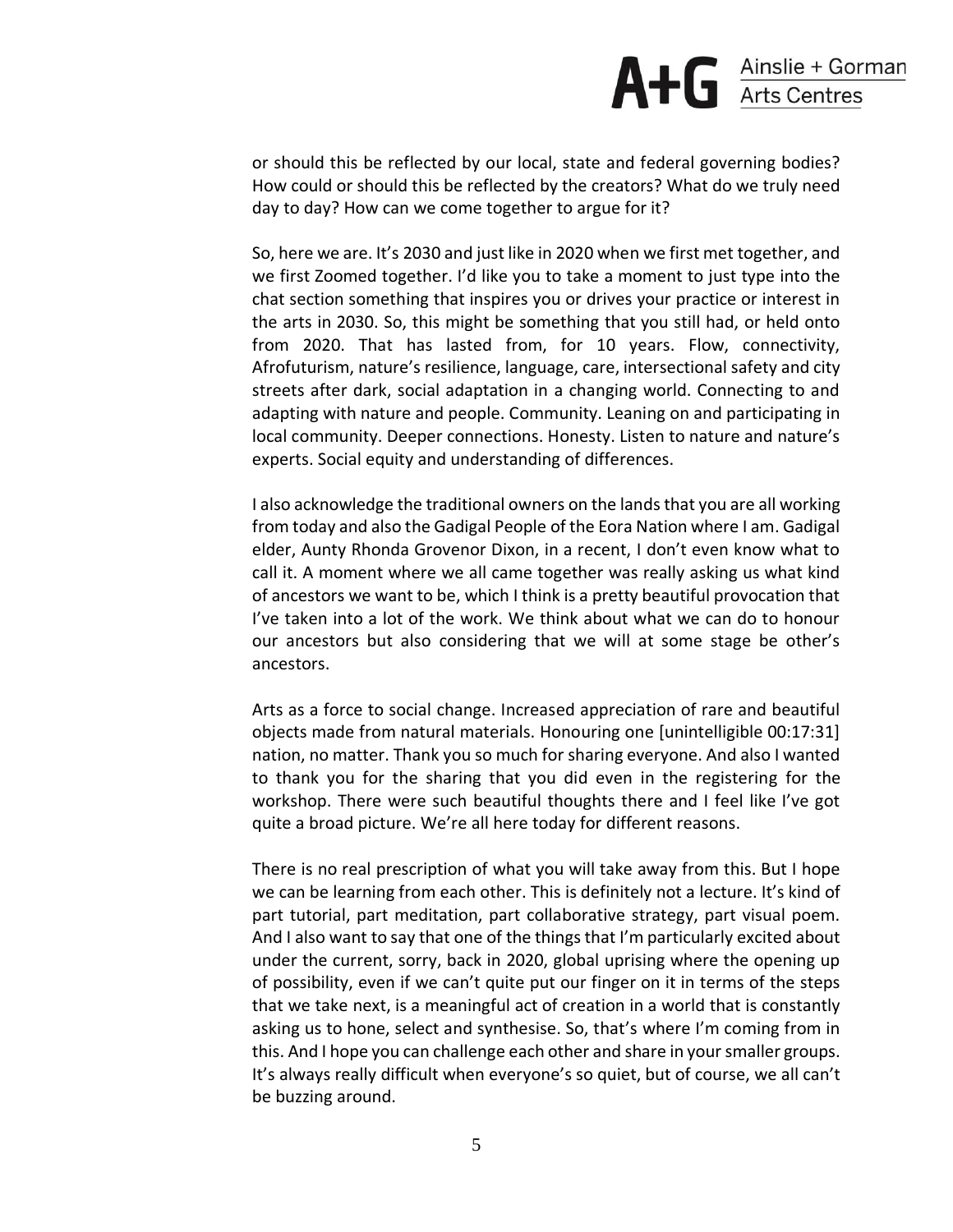

I'm going to move straight into the talking through the double variable method. And I'll field any questions that come up as we go. OK, now please don't be daunted by the way this looks. This method as a futuring strategy is called the double variable method and it was developed by Galtung in the nineties. Some of you would have looked at or seen a two by four, two by two, sorry. Where you have an X axis and a Y axis and you're exploring four particular possibilities on either side. As far as futuring is concerned, I'm a big Tron fan. And I was super excited when I first saw this. Can you all see it by the way?

- Myrna: No, Claire. I was going to say, can you expand it?
- Claire: Yes.
- Myrna: Thanks.
- Claire: Thanks, Myrna. Here, how is that? Will, oh, sorry, for the details on the postits, don't worry, we'll get closer as we go in. But just for the full page, is that legible. Oh, you've got the [laughs] thanks, Nicky. Don't worry. Just appreciate it as a blurry graphic right now and then we'll go into the details.

So, back to my Tron inspiration. Instead of seeing, when I first came across futuring and this method in particular, it was, it felt like the difference between standing at a crossroads and seeing a good future versus a bad future. And then stepping into this environment, I felt like if I was standing in the middle, I could see 360 degrees of possibility around me. So, it felt like a very much, an opening up of detail and multiple experiences of futures. Now, what we would do here if we were spending the whole day together is possibly generate a list of the different drivers of change. So, the main things that are affecting us as a community. And this is something that you can, in your groups, add some things to. But what I've plotted here is on the vertical axis is an issue of global stability affecting whether we can move around, whether there is mobility of artists exploring the world but also other people, sorry, exploring isn't the right choice of word. Moving around, and also artists or projects coming to Australia in physical life.

On the other axis, I've put how our support structures function in the arts. So, there's the formal, large scale and centralised. All the way through to informal, community driven and decentralised. And by having those two axes you end up with four versions of a society in 2030, of which there may eventually be a combination of a few of these things. And it is up to the group when you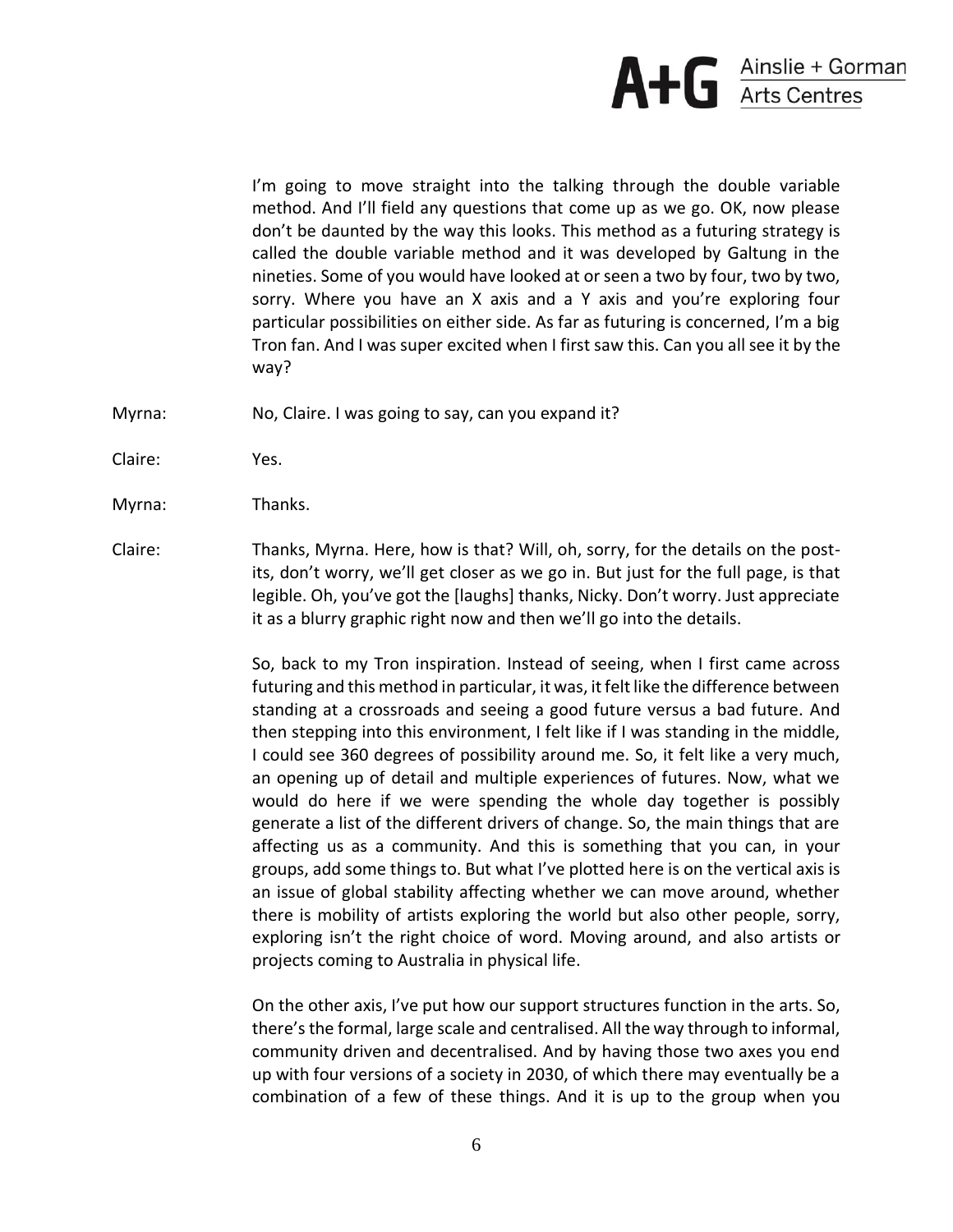

breakout to see whether you want to go into what are the things that are causing these things to come about. But what you will end up with is are these four, kind of like four narratives about a future, where you can go into the details of them, so. I think I shared with some of the, so we have Rochelle and Adelaide and Sia are going to help facilitate the smaller groups. Thank you very much for doing that. I had a total crash course in futuring facilitation. Where they'll, they will be going in there to scribe the conversation.

So, we'll zoom, each of us will zoom into one of these areas. And so this particular quadrant is looking at primarily local focus, local creation, local sharing, local physical connection with formal large scale, centralised support structures. So, in a society like that what are our platforms for sharing. Where do we go for arts education if we're skilling up? How do we find our audiences and how do they find us? What are we making? How are projects funded? How do our vital art spaces function? Are there vital art spaces in 2030? What do they look like? Who runs them? Who attends them? What are our key survival tools? It's a pretty general one. And how do we celebrate our wins? So, and when I'm saying 'our' here, who is the 'our'?

So, your group can discuss the perspective you're looking at here. And also when you fill in what some of your survival tools are, there, for example, one of them for me is permaculture, growing my own food. You can also, it doesn't have to be one thing, so it could be a few things there where the post-its get copied out. But just trying to keep them in the theme of that colour. You can also as the other hosts know connect, oops, connect these to one another, if there is a particular connection that you want to draw. Hopefully, the software won't bug out. You don't have to get to every single questions. These are sort of provocations. The group will have a chat about what it would mean if there was a, if we'd gotten to a point where there was relative global stability, where maybe it was still kind of like affordable for people to be flying around the planet. Maybe there is some kind of mitigation or like carbon emissions caused by international travel and what's going on in that space. What are, how are artists challenging each other? What kinds of international relationships are still seen as being really vital?

If you're somebody that's not really focused on that, I just ask that you humour or spend some time with your other participants hearing about their experiences. If you're someone that's very much reliant on a touring, an international sort of touring dynamic, that's also a really interesting story to share. I know a lot of my friends have just had everything completely erased from the rest of the year. And they're really stuck in how to think about, how to rethink sharing and rethink audiences.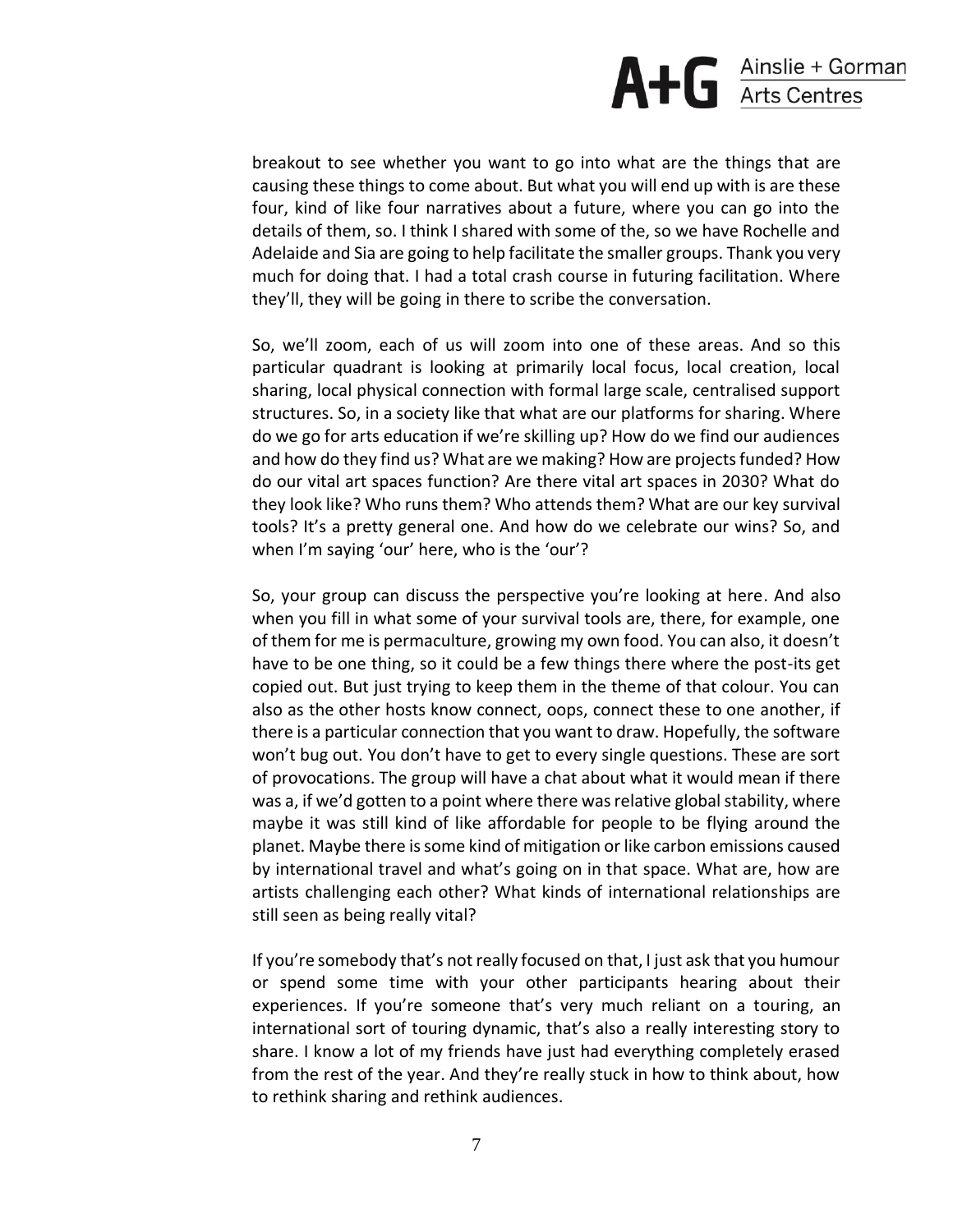

The second one here, so we move around between the four. Perhaps even just have a look at, discuss as a group which ones you are really interested in talking about. And which ones you think, you'd prefer to maybe avoid. But there should be from the prompts there, there should be some things that you, hopefully, there are some insights, some of you will learn things from one another that you didn't think about before. Are there any questions so far? I think we've lost a few cats. So, this is, in your breakout rooms, you're spending about 20 minutes together trying to fill in the details for some of the notes for each of the four quadrants. And ask yourselves are there any aspects that are common to all four? Which are the four potential future societies is your group most drawn to? And then we will be sharing the insights back to the group. I'll come in at about the 10-minute mark to just check how you're going.

This is really like, I think Rochelle was asking why 2030, why 10 years from now? And I think it's a great question. A lot of the futuring theorists or scholars that I've worked with have said that around 10 to 15 years is like a sweet spot where you can at least start to fantasise about some aspects of the future but a lot of it is still quite tangible. And I agree with that. I think at the moment, there's been so much, so many shifts in the last 10 years that we could probably draw from and learn from to dive into this. There's no wrong way to do this. This looks a bit like a test. It's absolutely not. Please feel free to get messy in this space. Also, to hack some of the information that's already there if you decide that there's something as a group that means more to you than the prompts that are there. Please add them in.

We'll start the breakout rooms by introducing ourselves to one another. What I'd like you to, how I'd like you to introduce yourself, if it's cool with you, is to, can everyone see my share screen? Have a look at these prompts. They, and just to indicate the, if there is one in particular that is something that is really, you're feeling either particularly concerned about or if that aspect of your future is something you feel like you can't see. So, if in 2030, what we might find is some of the groups are really focused on making and how we make. Other groups might be more focused on how we come together. Others might be more focused on the mechanics of funding and lobbying. Who knows, it's all coming. So, if there are parts here that you would really like to amplify and spend time on, then please do as a group. But, yes, please introduce yourselves. Try as best you can to stay in 2030. You can catch each other out a little bit if you find yourself saying, "Oh, I think this will happen." Try and be in the 2030.

And try and let co-existing, try and let conflicting narratives exist. Those of you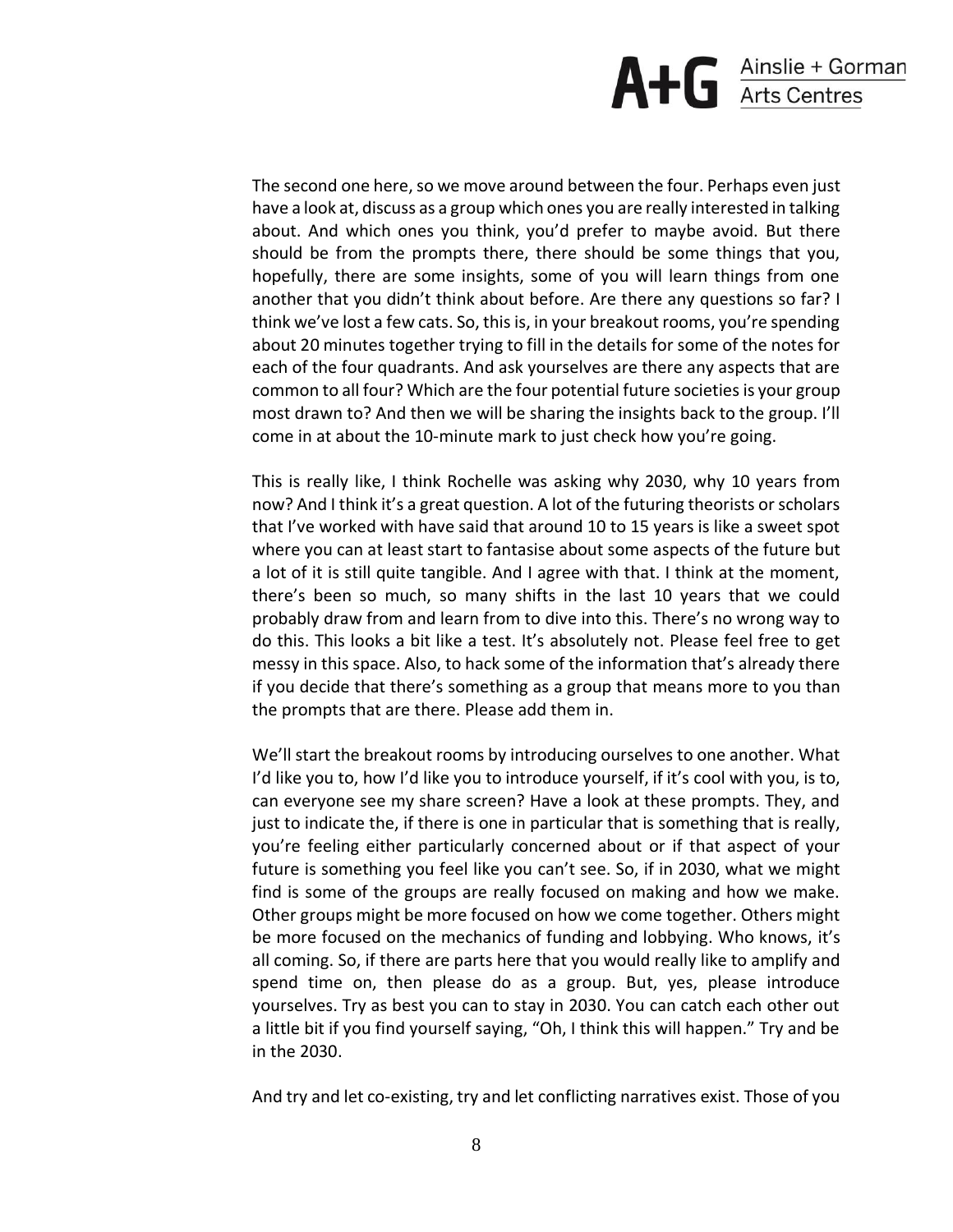

who are in arts world that are all driving Teslas and others who are all, you know, spending more of your time building yurts for one another. Those futures can totally co-exist in this space. Also, challenge yourselves to be as granular as you can. Whether it's like what you had for breakfast or, you know, if you cut your finger making something in particular. Try when you're sharing something to try and get a bit detailed. Again, I can see there's quite a lot of turtles, turtle identifying humans in this workshop. So, it's also totally cool to be quiet or to add your thoughts in the chat section if you don't really want to speak. All good?

Thank you so much for sharing. I'm sorry I didn't get to drop in on the other spaces, but I bet it was probably as rich as ours. How did you go, Rochelle?

- Rochelle: We went well. We only focused on one quadrant to try and contain, you know, the conversation a bit more. I'm just going to it, I don't know how much you want me to extrapolate but we had a really interesting dynamic group of people, actually and felt very fortunate. People who work in the art space in virtual reality platforms, in education coming from that background as well. And also, from advocacy and activism. So, that's a really, yeah, a really interesting group of people.
- Claire: Great mix. And you don't have to do feedback just now. I think I'll just give everyone a, like a five-minute toilet break, step away from the screen and then we'll come back to –
- Rochelle: Yeah, no worries. But it felt like we only perhaps just kind of like dipped our toe in the water. Very, you know, like brushed –

Claire: Same with us.

Rochelle:  $-$  the surface, yep.

- Claire: [Laughs] Same with us. I have done these workshops that have gone for three days, so trying to cram this into, this is a first taste, if you're finding that there's something in it, you'd like to learn more about this, there's definitely opportunities to do more extended versions. But you could see how much becomes unearthed through the process, I hope. What do you reckon, Sia? Ten minutes or five?
- Sia: I think we might have to keep it short because it's getting close to 2:30 …

Claire: There you go, oh, wow, we haven't even done the gooey thing yet. I guess –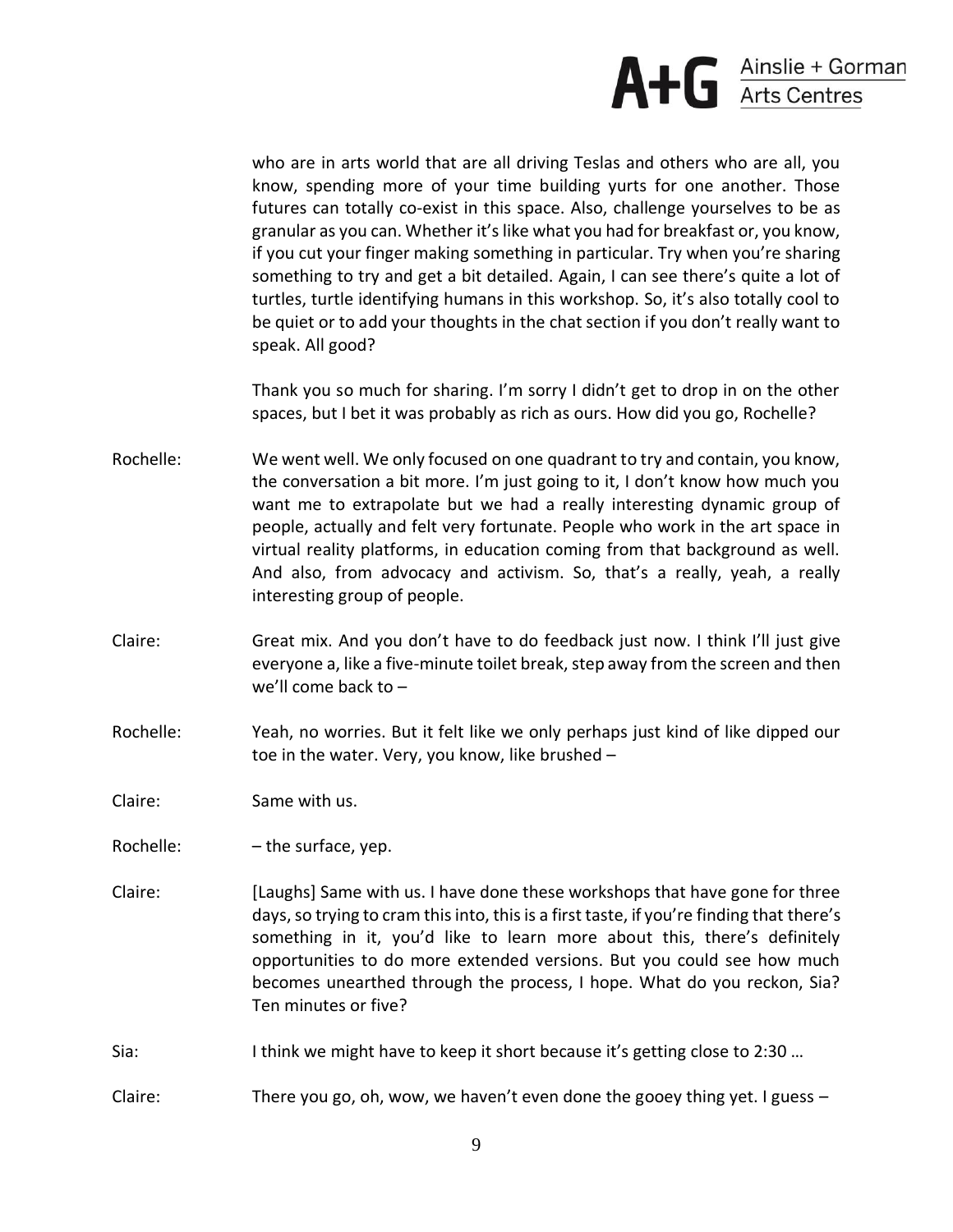

| Sia:      | $So -$                                                                      |
|-----------|-----------------------------------------------------------------------------|
| Claire:   | OK, just maybe just a couple of minutes and we will kick off again at 2:15. |
| Sia:      | Yeah, sounds good.                                                          |
| Claire:   | OK.                                                                         |
| Female:   | It's so interesting seeing everyone's boards and how we all approached it.  |
| Claire:   | It was quite a lot generated in a small period of time.                     |
| Female:   | Yeah, it's great.                                                           |
| Claire:   | Adelaide, are you speaking for your group?                                  |
| Adelaide: | There's some people in my group here. I'm $-$                               |
| Claire:   | Oh, sorry, we're still a few, yeah. We're sort of jumping ahead.            |
| Adelaide: | I actually didn't ask. I forgot to ask who wanted to speak. We can          |
| Claire:   | Do you know the difference between a llama and a                            |
| Adelaide: | Alpaca?                                                                     |
| Claire:   | Alpaca.                                                                     |
| Adelaide: | All I know is that apparently $-$                                           |
| Claire:   | Jake does [laughs]                                                          |
| Adelaide: | Who does?                                                                   |
| Claire:   | Jake [laughs]                                                               |
| Adelaide: | Jake does.                                                                  |
|           |                                                                             |

Jake: I should know more because I had to illustrate a children's book once, which had llamas and alpacas and vicunas and there's a fourth type. It's like a llama and alpaca are domesticated versions of the wild animals. And I had to draw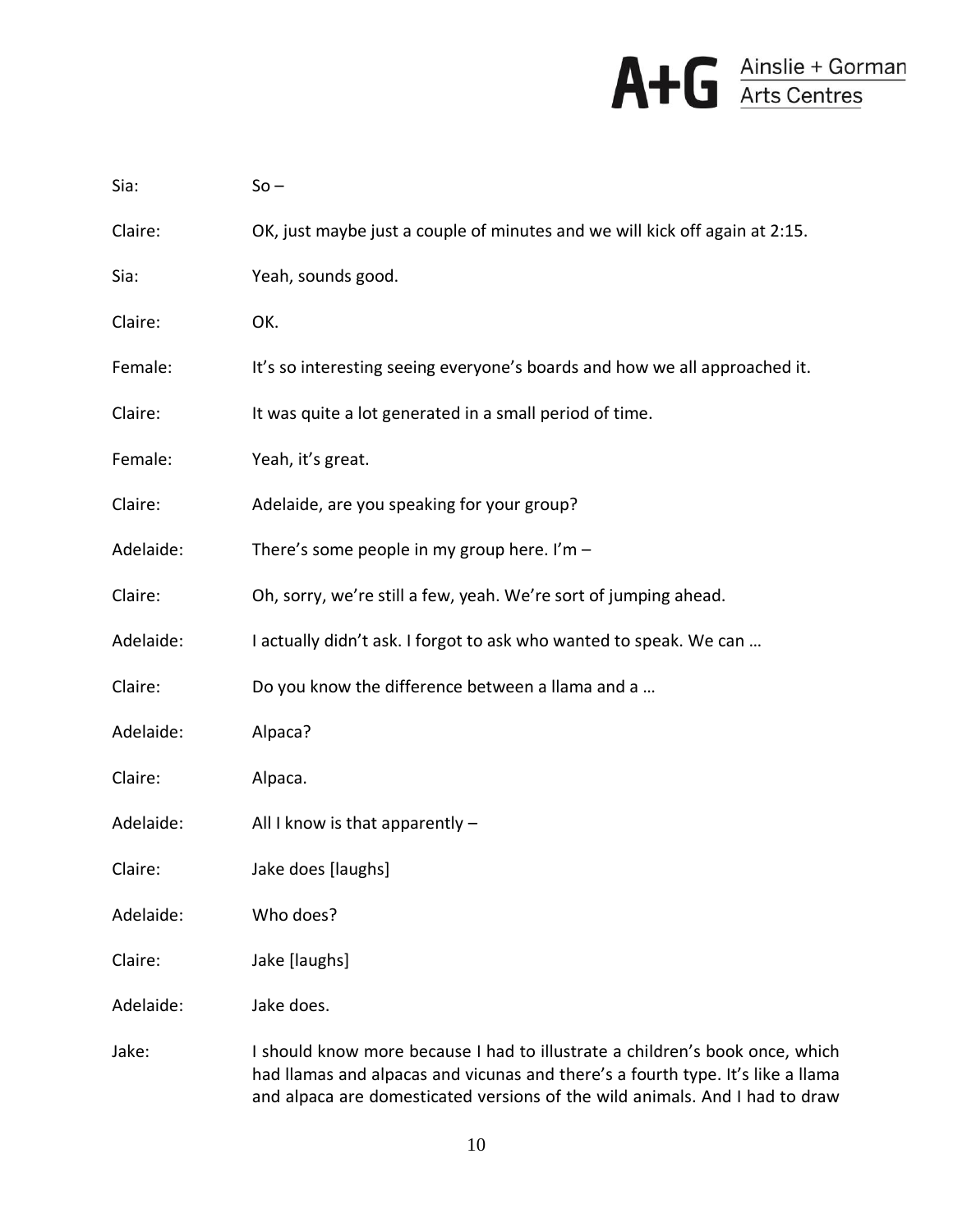

like cartoons of the distinctions of the four animals and it did my head in. But it's stuff to do with like their, the size, the type of wool they have, the speed they run and like the shapes of their ears is a big one. I don't know what the distinction is. But also how their, there's like a kind of a class system that this children's book was like, it used the class system that some South American cultures class these animals against like racial inequality in the country. The children book was super loaded, but, yeah. So, they have a system where they sort of like, and I can't, I need to remember which one was like the bottom one. It was like the real, they didn't like this particular animal. But, yeah, real interesting.

- Adelaide: There you go.
- Claire: I think you just volunteered to share your illustration work with us after this session.
- Jake: Well, look, I never actually read the book because it was written in Spanish, which I can't read. So, if anybody can read Spanish, then by all means.
- Claire: Great. OK, I think we have most people almost back. So, yeah, OK, Sia, you were right. We have run, we're running rapidly out of time. It would be great if each group recalls maybe three highlights from their discussion. Like it might be from one particular quadrant or just overall observations. But I'll just share my screen with you to tell you why. So, down into this space. This is basically what we're going to end up with. So, some of the things that we were particularly drawn to or we'll try to spend a minutes to fill some of these things in terms of the things that we held onto from 2020 or learned from. The things that we gladly let go of. Some of our new individual habits and our collective habits. Maybe new metrics for what works. Here we have sort of old metrics and structures that are dying out, but still around 2020, were holding on for dear life. And then over the next five years were challenged out of existence.

So, this blue gloopy zone is really the sort of porous 2030. So, in your feedback, while you're giving the feedback, I'll just try and, or actually, Adelaide and -

- Myrna: Sorry, Claire, can you explain all of that again? That's, it's doing my ADD brain in.
- Claire: [Laughs] I'm sorry.
- Myrna: Can you please just quickly like, what?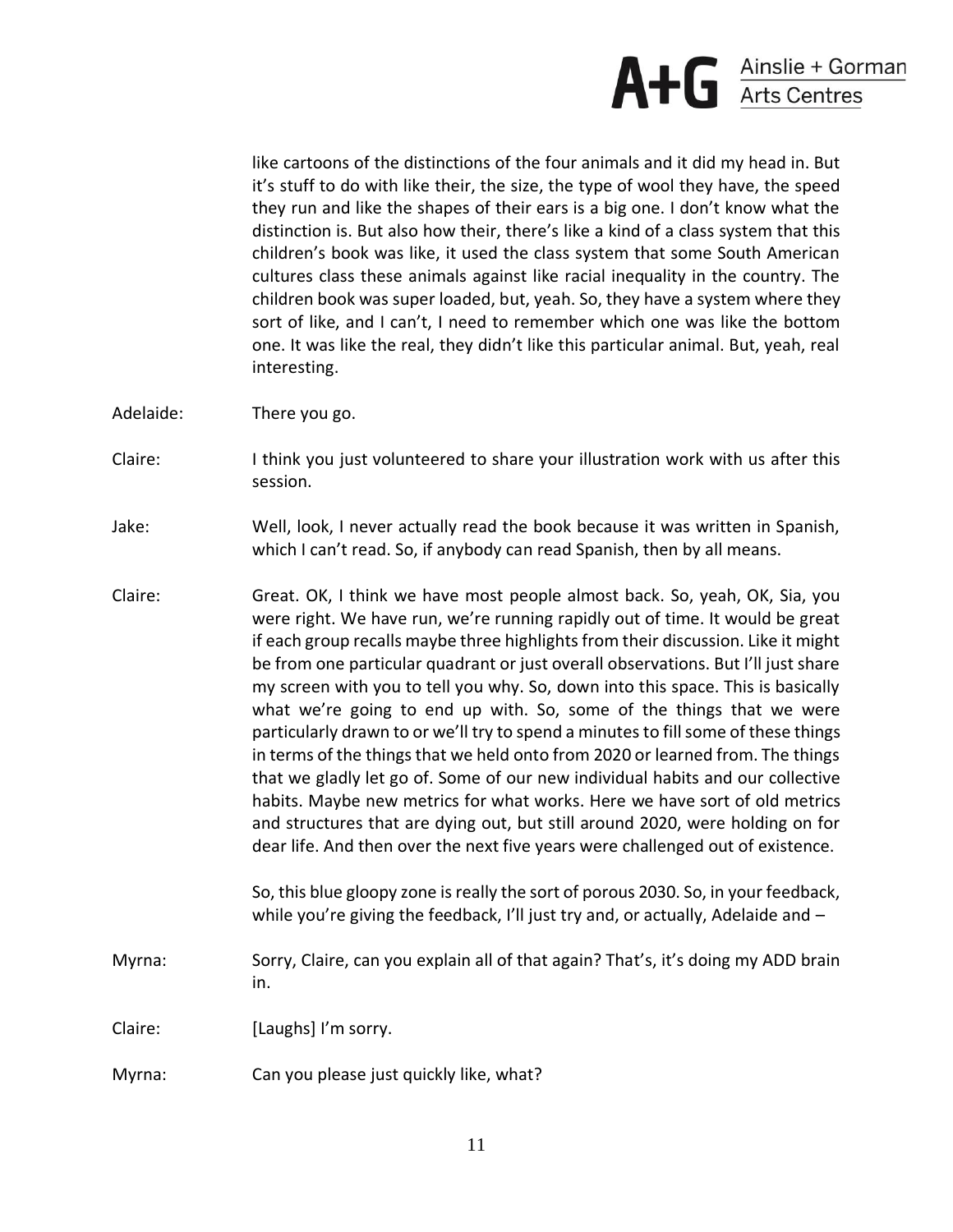

- Claire: This is really, you know, it probably only makes sense to me. But what I'm trying to do is graphically visualise this is time and the blue gloopy zone is 2030 and it includes some of the main qualities or things that we think would, we would like to define. The kind of art we're making on the world that we're making this art in. And all of these other bloopy lines are, the little bit of text in there describe what they are. So, that this some old things that died out at around 2020. Maybe some old metrics that died out. Structures that died out. Some things that perhaps were positive but also died out. And then things that we really retained. I completely understand if you don't understand. I just ask you to try it with me. It's actually the first time I've done something with this kind of, the line work character to it. And I think it's a nice way to breakout from the post-it note like grid structure in some ways to get us thinking a bit more, in a fluid, temporal way. But thank you for your patience and also thank you for calling me out, Myrna, for maybe going too fast. So, Adelaide, if you or someone from your group wants to, oh, I just jumped, did I do that? That's all right.
- Adelaide: I'm happy to do it on behalf of our group unless anybody else would love to. Oh, such enthusiasm. All right. We, what did we think. We thought, we spent a lot of time in the bottom quadrant. So, D, primarily local stuff and primarily community structures. We were asking ourselves, I think we, you know, in our 2020 perhaps the future wasn't as technological as we thought it might be. Maybe we would need to be, yeah, more connected to our communities. There'd be more DIY approaches.

Community would be very local, and we'd rely on local resources, local skills. We did talk about how that might mean that some communities with access to more significant resources are better off than others. And there might be actually an inequity arising from this. And we, yeah, we also talked about kind of the ways that we would remember back to when COVID hit in 2020 and how it was so great that we spent so much time walking around our suburbs and in the parks and things like that. And that we still do that, so that's nice.

We did also talk about a very dystopian future if you go across to quadrant C. We imagined where our future, that this future is where perhaps we thought there would be less equity, but that might, less equity but also kind of maybe there would be a fairness to the way things are distributed because somebody would be, you know, some kind of big structure would be divvying up the resources. But we, yeah, we asked, you know, who's agendas will be served by a kind of formal overarching structure. Yeah. Does anyone want to add, in our group, want to add anything to that?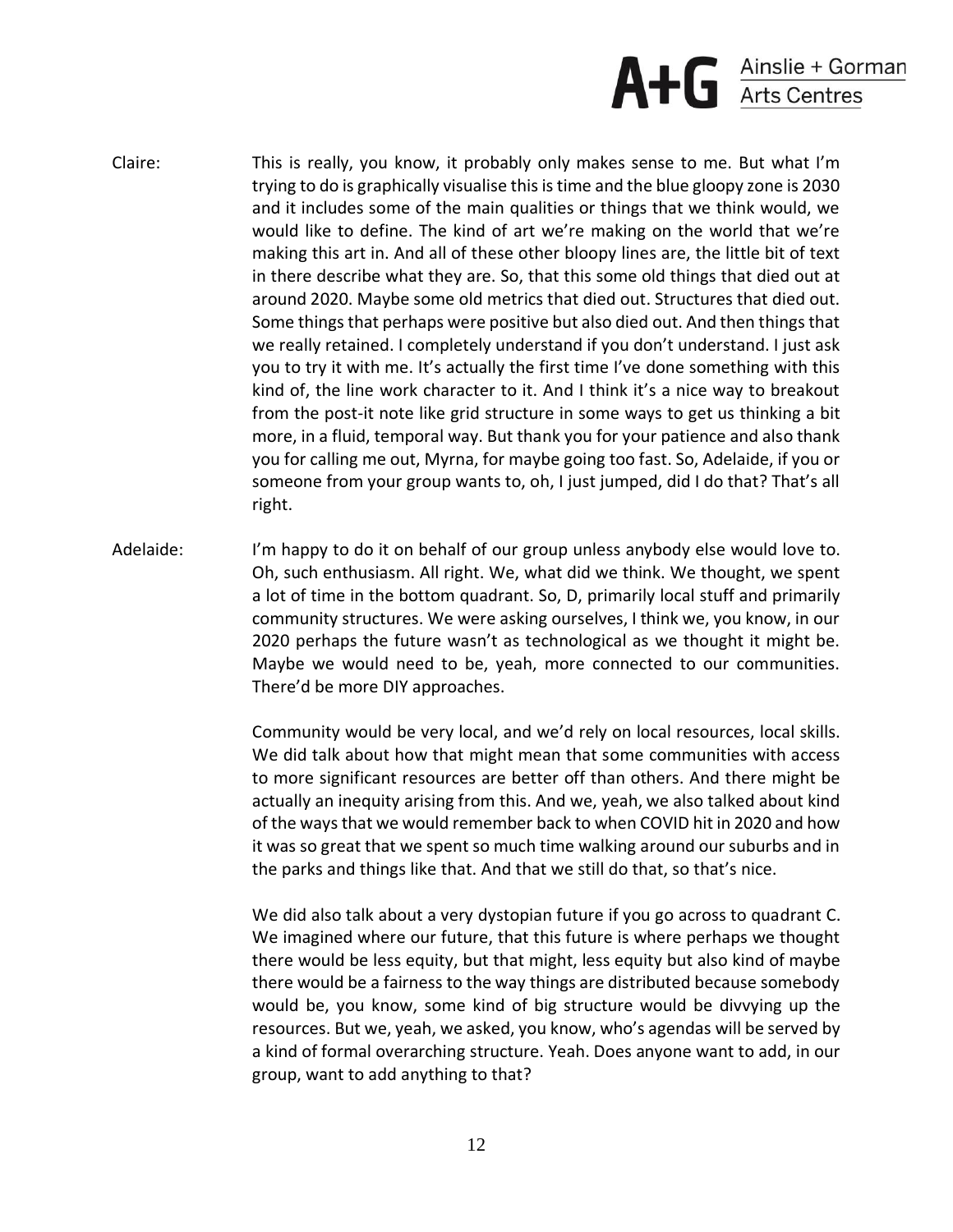

Ellie: I think you summed it up really nicely, Adelaide, actually.

Adelaide: Thanks, Ellie.

Claire: Great. I think we will, thank you. We'll move onto Sia.

- Sia: I actually managed to offload my speaking tasks to the group. We actually, I must apologise, Holly had to leave us early, but we thought it was befitting, we just had a nice old chat. We had a good, you know, good discussion. So, I had Myrna and Jake. I think you might end up taking turns. But, yeah, you'll see there wasn't a lot of note making but we had a lot of good discussions. So, I'll pass it over to Myrna first and Jake. Please, come in if you feel like it [laughs]
- Myrna: Hi, everyone, I'm Myrna and I am, we had a really great discussion. Jake, Holly, Sia and I were talking a lot about how artists can now use their voices in a way we are truly post-COVID. I think some of the articles that Claire and Sia shared with us were talking about the fact that we were not truly post. It's not over. But in 2030, it's over and we are onto other things. But what's come through and what's come from that is that we can use our voices in many different ways. And some of the platforms that we've got available. We also, there's a real return to local. A lot of times you hear people talking about it in 2020, but in 2030, it's really a part of the strategy that it's not just local global. But's it's local and that online is a real part of the strategy and I think Holly mentioned VR at one point because it's part of people's mental health and that kind of thing.

Education is a really important one where we find, we talk about direct fundraising. Coming from source and how we invigorate funding structures that predominantly we feel that will come from having governments and private schools recognised that they need to educate the young from very early on. The value, the inherent value of artwork and artistry and creativity. And children will grow up in 2030, they don't even think about it. Creativity is a valued and is what politicians in 2020 were saying, "Not real work." It is now real work, it has a structure, it has a framework and is well funded. Does history repeat itself? Yes, sometimes it does. We have seen probably another protest. Jake, is there anything else you want to add?

Jake: No, I think we just talked a lot back and forth about the, from the perspective of 2030 of where the allegiance to the arts sits. Do we look for support from the private sector or do we look for government support to advocate for the arts as a thing that is a mode of voice or a method of expression that is valued in the community.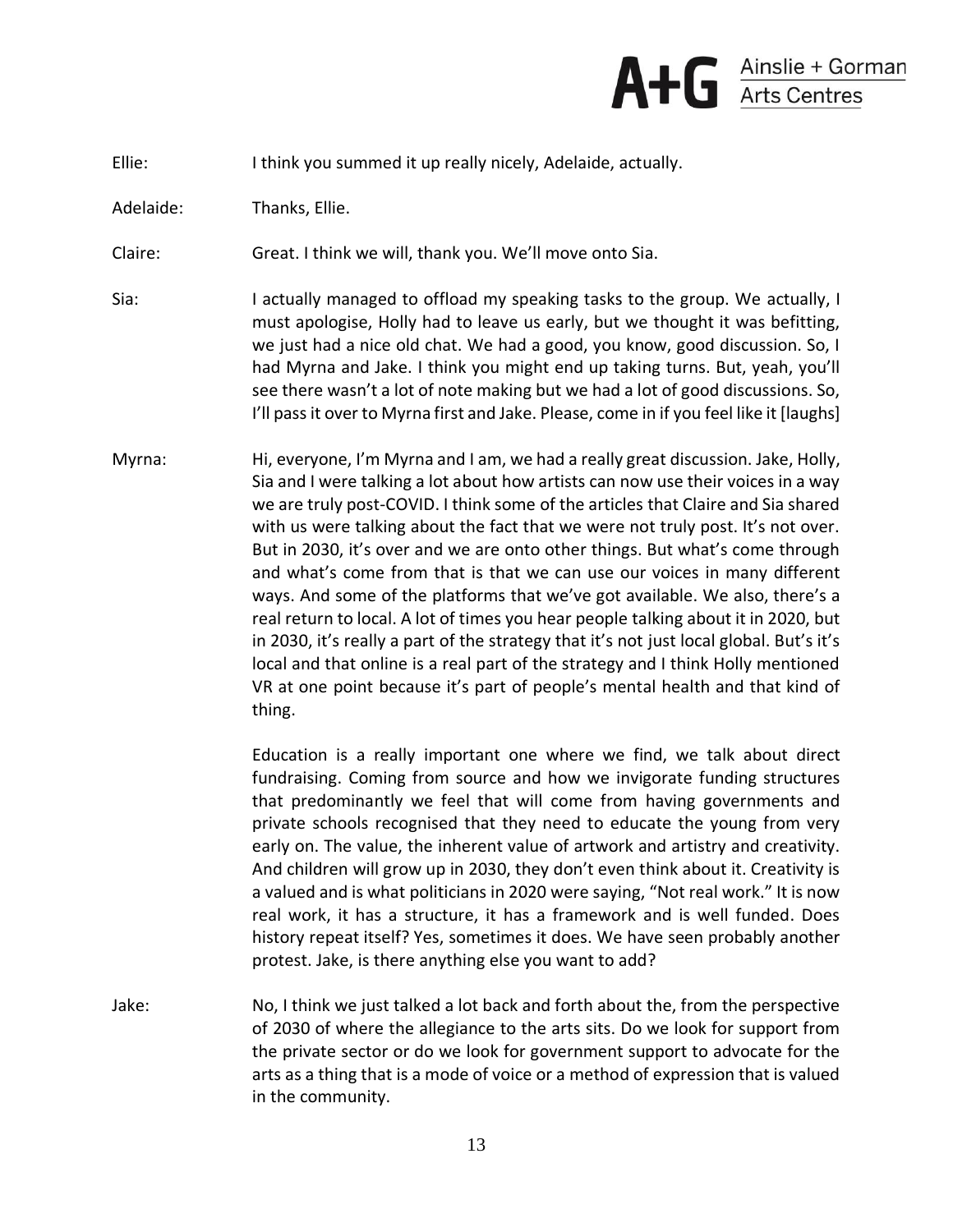

- Myrna: Yeah, so the biggest thing that art is valued. And we can, you know, something like for example, in 2030, we no longer wait 10 years for issues like racism and what have you. And artists' voice and their network has been a big influence just as it has in COVID times to move the dial and to move the conversation and to put pressure on politicians to make real change. So, artists as we've seen the amount of influence, we've recently had in 2020, we now have even more influence in 2030. People are looking to artists to be at the table in many different industries whether that's mathematics, engineering, design, cooking, it doesn't matter. Artists are a very vital part of our society. Not this sort of, considered last when there's a crisis, but considered first. And more day to day, not just when crisis hits. That's it.
- Claire: Thank you so much. Rochelle, do you want to share from your group? Are you there? You might be muted.
- Rochelle: I am muted. I'm sorry. I'm sniffling away here. My -
- Claire: I'm so sorry.
- Rochelle: my cold has like kind of reared its head again. But we, so I'd say actually the thing that kind of came out of our discussion quite a bit was there being a lot of clarity between things that exist in 2030. So, they'll be a real, they'll be both kind of people who want to specialise, significantly specialise and then an increase also in people who are better generalists. So, we interpreted that as more people perhaps being producers or active in that kind of producing role. Gathers of content. Distributors of content and that everybody in a project or a community are engaged in some way. We talked about, you know, the potential for that on a kind of broader scale in 10 years from now that we might, you know, like on social scale, that we might actually be in the middle of war or be trying, or recovering from the fact of war over the last 10 years since 2020. The tensions have, between countries had really escalated.

And so, we really focused on the local arts quadrant D. And that [Teff? 00:48:22] in our group also brought up this idea that they'll be a lot more kind of what he called splinternets. So, localised internets. And that there would be a breakdown of the idea of a kind of international internet if that makes sense. So, that information would stay a lot more localised and the sharing of information stayed a lot more localised. And that there was greater disparity between the kind of large-scale spectacle events and small scale really personal experiences or community experiences. And less of that in between space if that makes sense.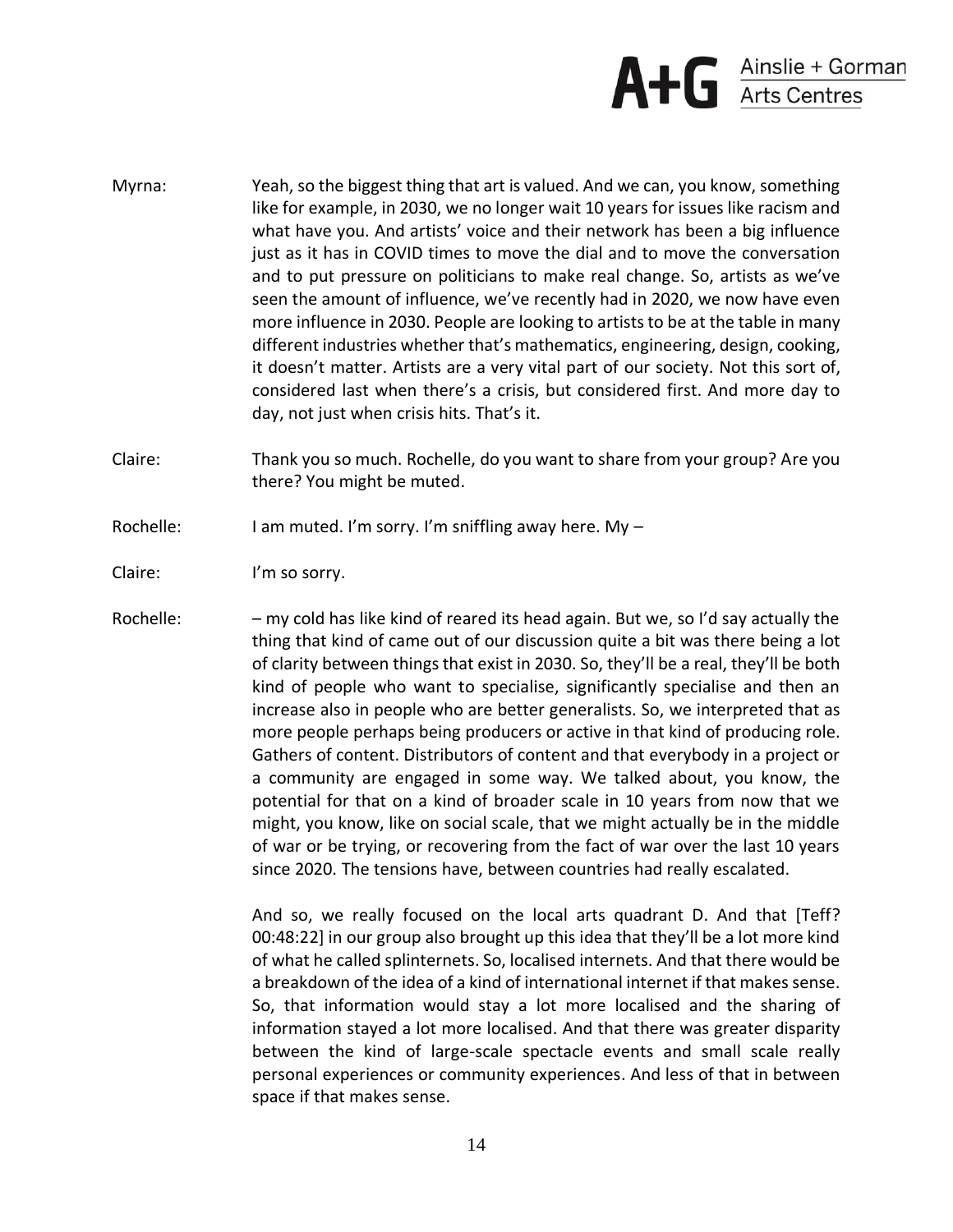

We also had this idea of polarity between, it's very possible that artists or perhaps some artists were very well respected and accepted as serious people in the community. We're an important people community, but that also the idea of being an artist was quite decentralised as well. Not just the support structures but the idea of who calls themselves an artist is quite decentralised. And then, you know, there's some people who are very immersed in the digital space and that has become a really big integrated aspect of their life. And then other people who are completely rebelling and have completely digitally detoxed and are, like live their lives and practice offline completely. So, I would say that to me would be the biggest sort of things we talked about. It was these big, there was less grey in the middle and more exaggeration between the two experiences that people are having in 2030.

- Claire: That's great. Thank you, Rochelle.
- Rochelle: I meant to my group, any of you are welcome to speak up. But I hope if there's anything you wanted to add as well. Yeah. Perhaps, there is one thing actually that I want to say was that there was an increase in collaboration. So, that it was just impossible to do anything independently. You had to, there's more collaboration and a more significant responsibility in all of us to both educate each other and share resources and share information as well.
- Claire: Great.
- Female: I think I'd just add too that perhaps it would be more audience driven practice as opposed to art for art's sake type practice.

Rochelle: Yes, thank you.

- Claire: Just on that last note, would you say that that was the state of things in 2020? That there was art for art's sake?
- Rochelle: No, I think we're suggesting that there isn't arts for art's sake. That it's audience driven. Like community need driven.
- Claire: Oh, I mean like when we're thinking back to 2020, is that something that's had a big shift? That there, are you saying that there probably was more art for art's sake in 2020? Yes, OK. Good. Thank you so much. Hannah, do you want to share a couple of notes from our group and then we'll, I think it's 2:30, so we'll probably have to wrap up.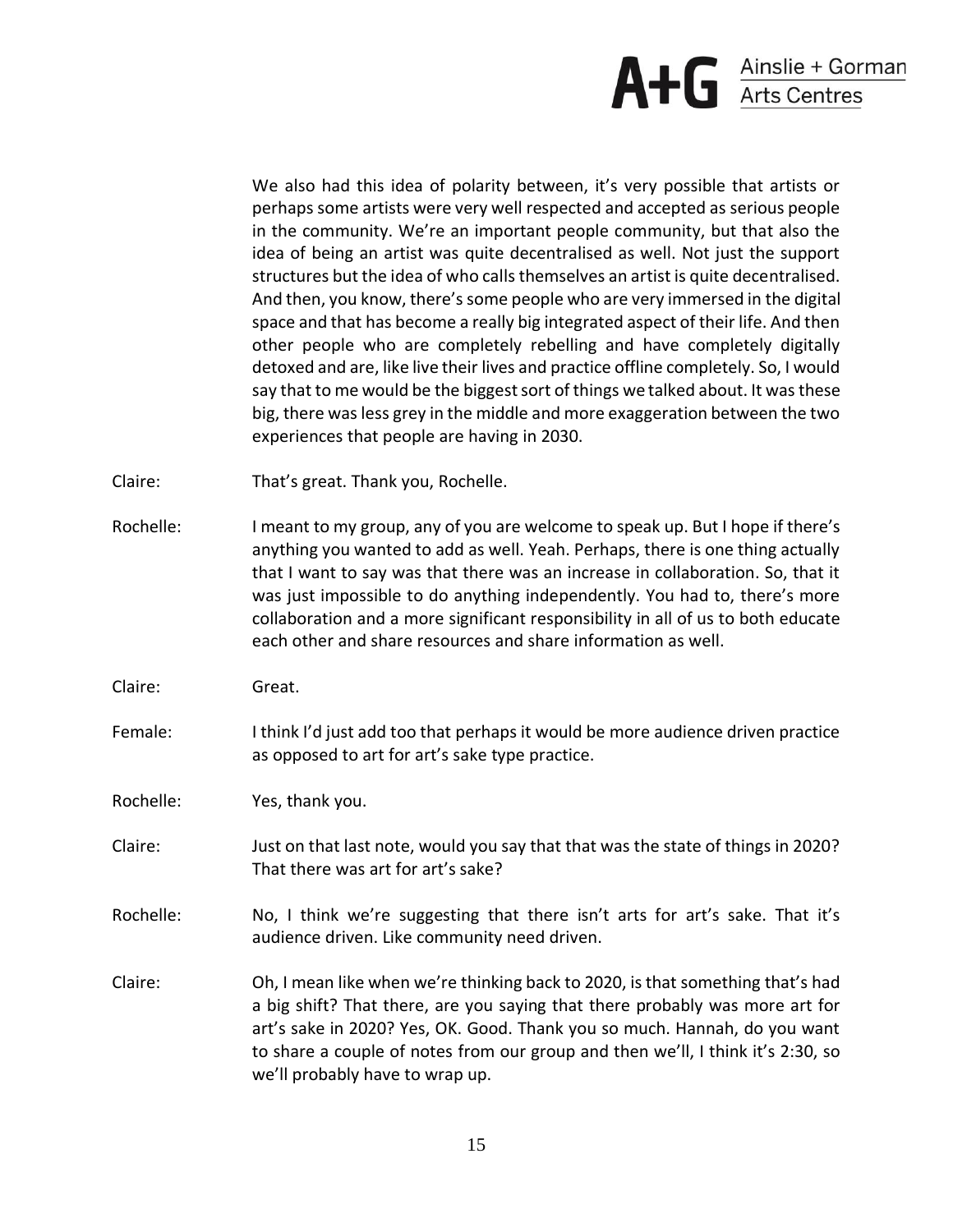

Hannah: I'll try to be super speedy. My group talked a lot along the mobility access of that little sort quadrant because in our group there were a couple of artists whose practice felt very reliant on international mobility. Especially for skills development but also for sharing the physical objects of your work. So, we were forced to sort of problem solve how that could look in a world that has very reduced mobility. And we sort of arrived at this idea of slow collaboration. Sort of like slow food. Or the idea of sort of eating locally and organically and slowly. But with your collaborations. So, sort of thinking about longer term residencies in different places, which means the community that you're visiting is investing in an arts exchange. And it means people are staying longer. Maybe having a deeper discourse. So, international collaboration isn't impossible, but it's something that happens on a much longer and slower scale.

> And maybe the art that results from that is more interesting and richer. So, that was a positive version of the future. Or positive version of the present that we're enacting. And also, we're talking about, I am speaking to you from our post-capitalist 2030, where we're all living on universal basic income. And thinking about disengaging from the idea of an arts career. An arts career is something that is largely pretty defunct. But instead thinking about these communities of art making and collaboration. As a part of that, a really important thing is protecting the ability of the marginalised obviously as technology has increased, the gap between who has access to what information. Or if you're talking about communities, some communities that have more resources, even just in terms of communication, talking about how to protect the ability of marginalised people to participate or lead that art making was a little bit of thinking. But there needs to be a lot more of our thinking I would say. [Laughs]

Multiple Voices: Yeah.

Hannah: Was that a reasonable summary?

Claire: That's great. And I think that particularly that tension that was brought up about us maybe having a greater digital literacy, but the greater sophistication of the technology is actually starting to possibly shut people out. So, that it's not necessarily that we have this technological utopia where everyone has access and platforms are completely democratised. So, I thought that was an interesting one. So, I'm going to have to leave you with the dreaming of filling this in. Or perhaps we line up another time to gather if you're interested at some point. Or I can just give this to you as an artefact. You will get all of the boards as details there.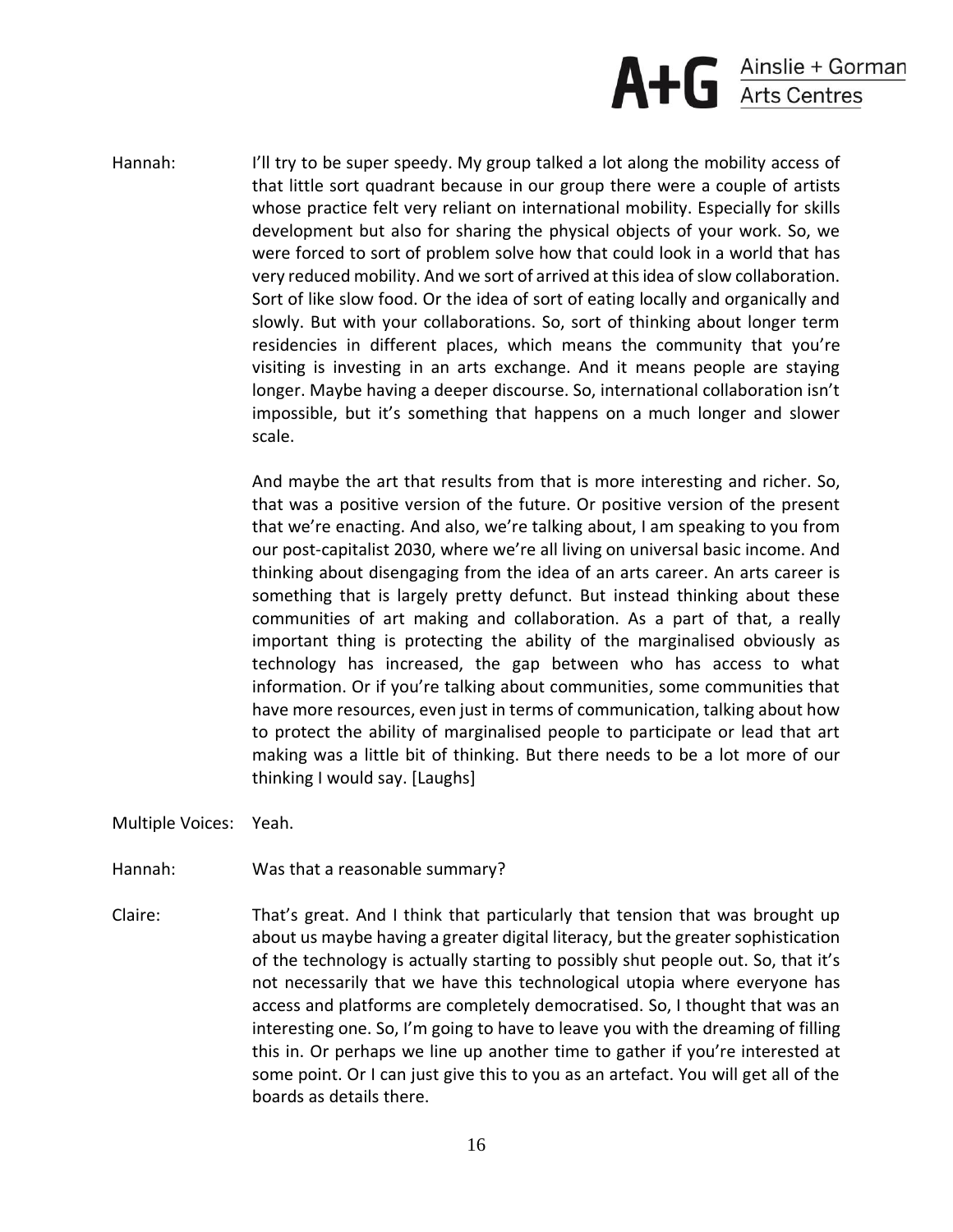

I wanted to share just one, I've been reading quite a lot of Adrienne Maree Brown who wrote Emergent Strategy and also Pleasure Activism. But there's just this particular quote that really grabbed me. One of my favourite questions today is how do we turn our collective, full bodied intelligence towards collaboration if that is the way we will survive? My favourite life forms right now are dandelions and mushrooms. The resilience in these structures, which we think of as weeds and fungi, the incomprehensible scale, the clarity of identity excites me. I love to see the way mushrooms can take substances we think of as toxic and process them as food. Or that dandelions spread not only themselves but their community structure, manifesting their essential qualities, which include healing and detoxifying the human body. To proliferate and thrive in a new environment. The resilience of these lifeforms is that they evolve while maintaining core practices that ensure their survival.

I wonder if we can think of ourselves a little bit as dandelions and mushrooms moving forward into some of these [laughs] pretty horrible challenges and dynamics around us. And I want to thank you for being so generous today with your stories and contributions. And I hope that that's given you some kind of an idea of where futuring might be useful, whether you do it just with one other person or get a gang together to try and co-author some stories or honour some questions together. And I would love to see your faces again at some other point if there's any other opportunities to spend a bit more time digging a bit deeper into some of these things. But I hope that was a helpful enough taster.

Sia: Thank you so much, Claire. I think we've all had a great experience working through the interesting world of futuring and just thinking about a good tomorrow and maybe a not so good tomorrow. And how it all aligns on that journey. So, again thank you so much, Claire, for sharing with us and guiding us through this process. It is 2:36, so we might wrap this up now. As Claire said we will make PDF documents of all the boards and then we've recorded as mentioned at the start, we recorded the whole group sessions. So, we'll cut that together in a video which, all of which will be on our resources page, which is located through the programs page on our website. But I'll send all of you links. And we will be in touch with just the post-workshops as well. So, again thank you all of you for showing interest in this and joining us today. And, yeah, on behalf of Ainslie and Gorman it's been awesome and thank you again, Claire.

Rochelle: And I just, thank you, Sia.